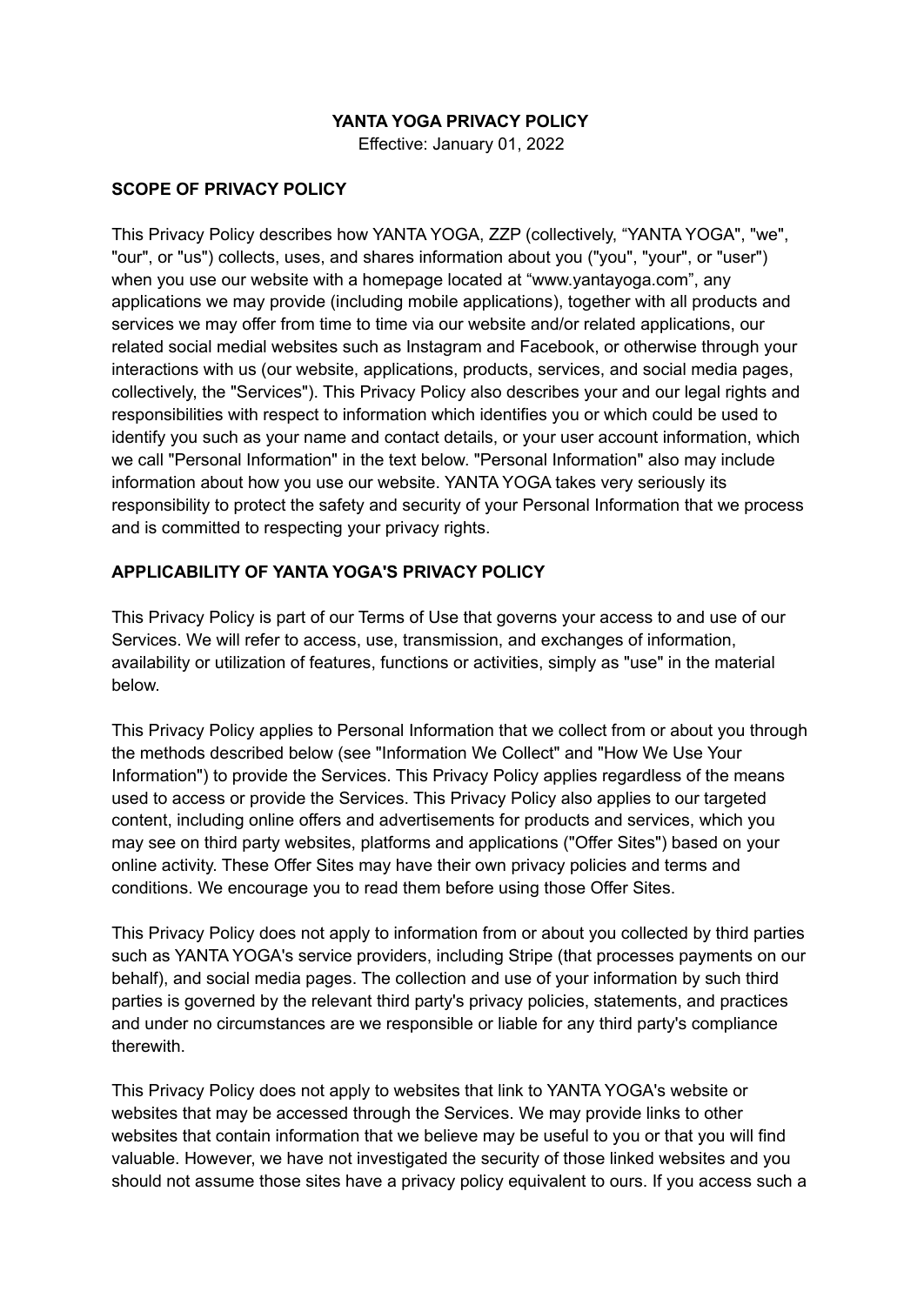third party website through a link we provide, you will be subject to the privacy policy of the new site. YANTA YOGA is not responsible for the contents of any linked webpages referenced from our website. If you have any questions regarding the privacy, security, or content of those sites, you should contact the appropriate contact(s) at those websites directly.

### **ACCEPTANCE OF PRIVACY POLICY**

By using YANTA YOGA's Services, including our website, you signify your acceptance of this Privacy Policy. If you do not agree to the terms of this Privacy Policy, please do not use YANTA YOGA's Services. Your continued use of YANTA YOGA's Services following the posting of changes to this Privacy Policy will mean that you accept those changes.

### **AGE OF CONSENT**

By accessing YANTA YOGA's Services, you represent that you are at least the age of majority in your country, state or province of residence, or that you are the age of majority in your country, state or province of residence and you have given us your consent to allow any of your minor dependents to use the Services.

## **INFORMATION WE COLLECT**

Information That You Provide: We collect information that you provide directly to us. For example, we collect information when you use our website, shop in our stores, create an online account, sign up to receive our emails, participate in a giveaway sweepstakes, contest, promotion or survey, communicate with us via third-party social media sites such as Facebook or Instagram, reserve an YANTA YOGA class, request customer support, apply for a job or otherwise communicate with us. Providing your Personal Information to us is voluntary, however, if you do not provide some or all of the information we request, we may not be able to provide you with certain products, services or information. The types of information you may provide directly to us include, but are not limited to your name, shipping address, billing address, zip or postal code, telephone number, email address, birth date, credit card or payment information, product and communication preferences, family members, demographic information, or any other information that could be used to contact you or any other information that you may choose to disclose to YANTA YOGA. In some cases, we may also collect information you provide about others, such as when you schedule an YANTA YOGA class, purchase a gift card for someone and request that we deliver it electronically, create and share a "wishlist" or decide to purchase and ship products to someone. We will use this information to fulfill your requests and will not send marketing communications to your contacts unless they separately opt in to receive communications from us.

Information We Collect Automatically: In order to improve the overall quality of your online experience, YANTA YOGA, its partners, and/or vendors automatically collect certain information about you when you access or use our website or Offer Sites, interact with our emails or online advertisements, or when you transact business with us. Information we automatically collect includes: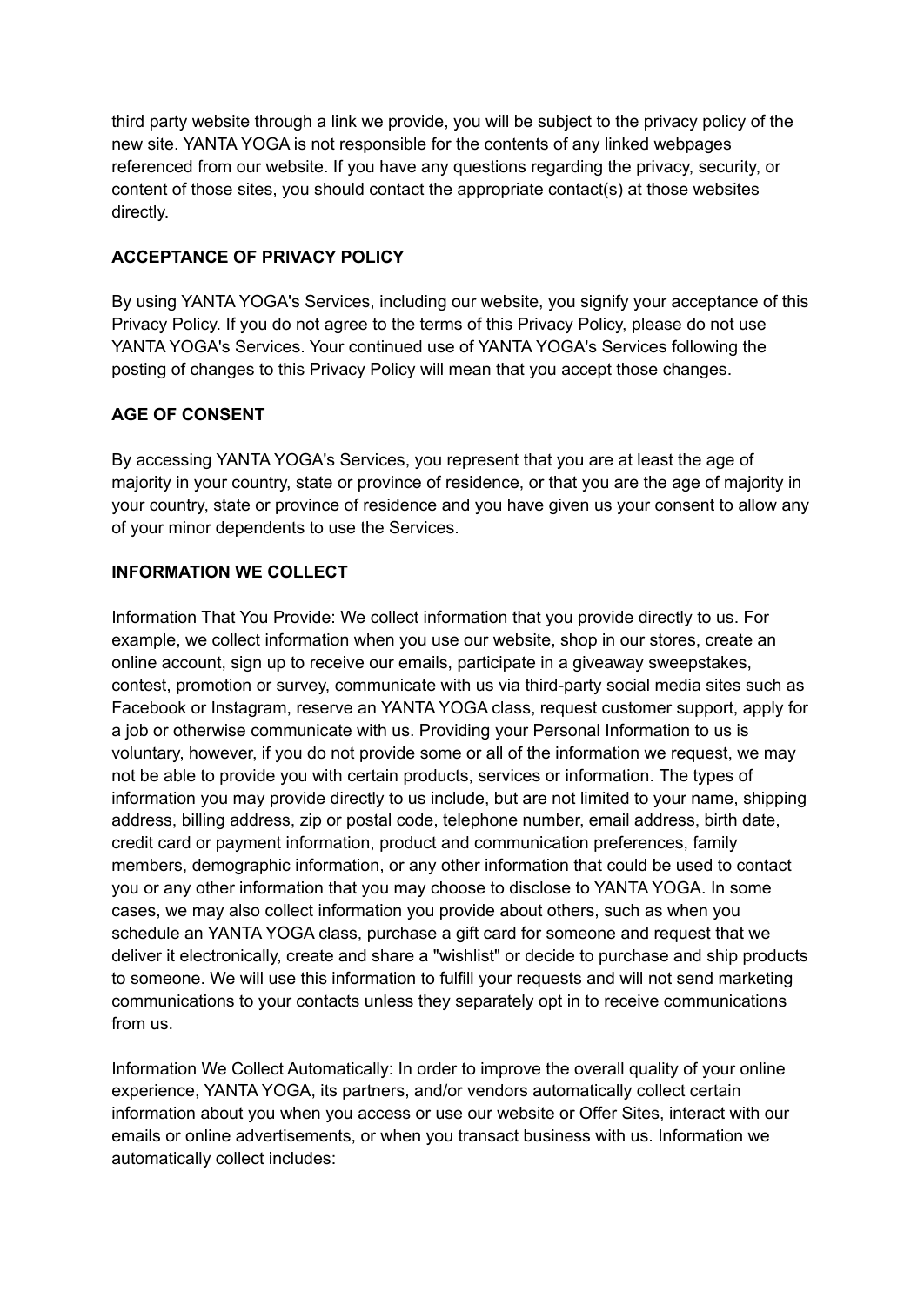**Log File Information:** We collect information about your use of our website, such as the type of browser you use, access date/times, pages viewed, your Internet Protocol ("IP") address and the referring link through which you accessed our websites. An IP address is a number that automatically identifies the computer or device you use to access the Internet. The IP address enables our server to send you the web pages that you want to visit, and it may disclose the server owned by your Internet Service Provider. We track and aggregate certain information about the visits to our website to analyze trends and statistics such as general traffic flow and feature usage related to YANTA YOGA's website. We compile traffic-based statistics that show the numbers and frequency of visitors to our website and its individual pages. These are an aggregated statistical report that we use internally to better understand our website traffic, manage our website, and help diagnose any problems. YANTA YOGA may also aggregate such information and make it available to others as part of its business; however, we will not identify you when providing such information or make it possible to identify you by others in providing this information.

**Cookies:** Our website, online advertisements, and emails use first and third-party "cookies", pixel tags, and other technologies to automatically collect information about you such as browser type, pages viewed, links clicked, and other actions you take in connection with our websites, online advertisements, and email. A cookie is data sent to your Internet browser from a Web server and stored directly on your computer hard drive. Cookies and similar technologies within a web browser allow us to collect and store data as you navigate our website. We use this information for various purposes, including to facilitate web page navigation, display information more effectively, personalize your online experience, to understand how our websites are used by users, market our products and services, measure the success of our marketing campaigns, and for security purposes. Most web browsers are set up to accept cookies. You can adjust your browser settings to refuse all cookies or to inform you when a cookie is being placed on your hard drive. However, certain features of YANTA YOGA's website may not work properly and you may be required to re-enter certain information each time you use our website. For example, to use our shopping cart feature, you must have cookies enabled. For more information about cookies and how to disable them, please see our Cookie Policy.Where we use Google Analytics, we have set up the service to anonymize your IP address as soon as data is received by the Analytics Collection Network, before any storage or processing takes place. To opt out of being tracked by Google Analytics across all websites please visit https://tools.google.com/dlpage/gaoptout.

**Transaction Information:** When you purchase or return a product, we collect information about the transaction, such as product details and the date and location of the purchase/return.

**Mobile Information:** When you access our website from a mobile or smartphone device, we may receive information about your location and your mobile device, such as unique device identifiers.

**Information From Third Party Sources:** We also receive information about you from other sources, including service providers such as Stripe and Google, and through your interactions with us on social media websites, and we add it to the information we associate with your account.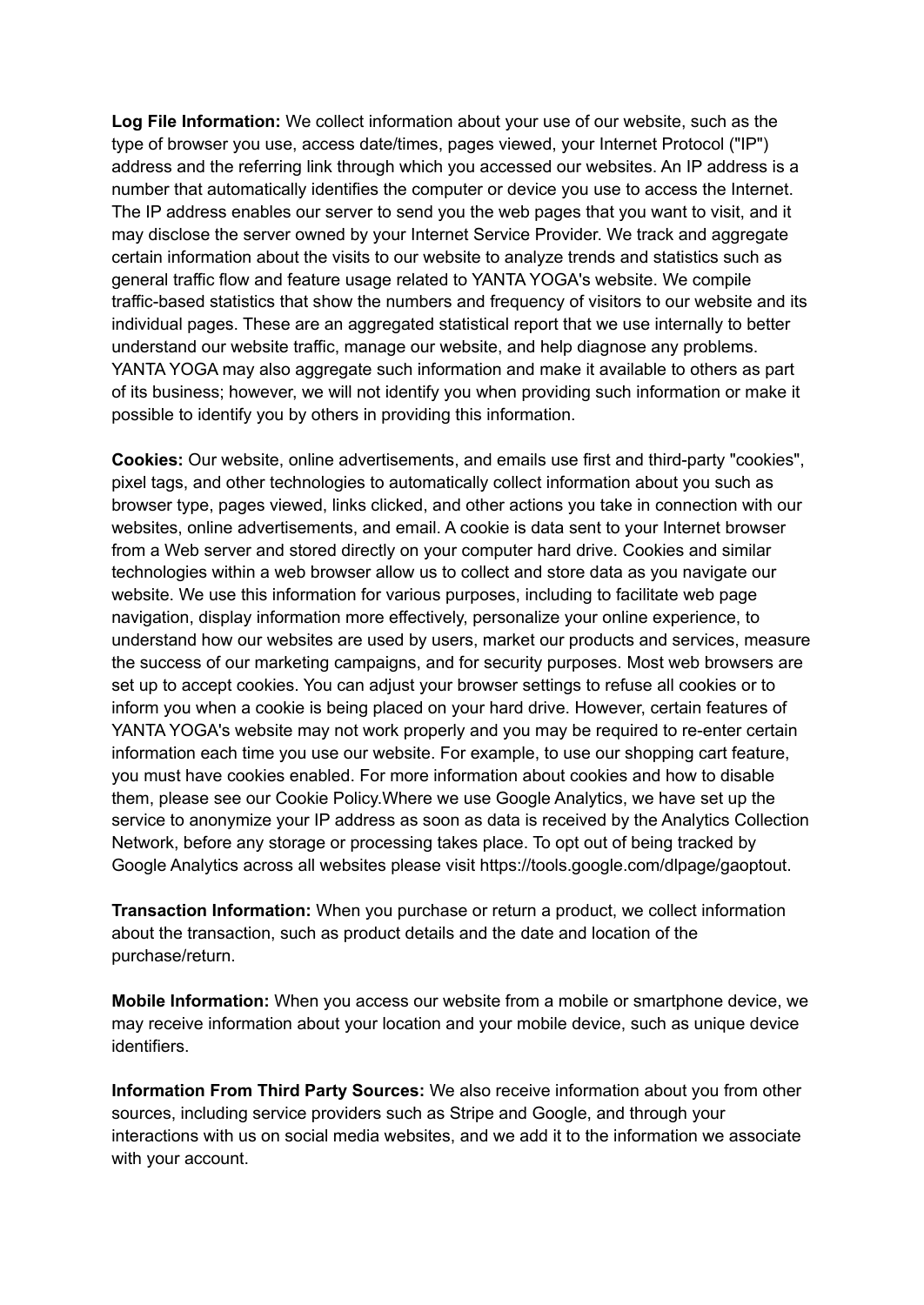### **INFORMATION WE DO NOT INTEND TO COLLECT**

When you create an account on our website, you may provide us information such as your first and last name, e-mail address, password, birthdate and other info you provide. YANTA YOGA does not intend to collect and retain records of any sensitive personal information, data regarding minority status, or data received from third parties that is not expressly contemplated by this agreement or contractually authorized. We do not knowingly contact or collect information from persons under the age of majority in your state or province of residence. The Services are not intended to solicit information of any kind from persons under the age of majority in your state or province of residence.

# **TEXT MESSAGE/SMS CONSENT AND OPT-OUT**

If you choose, you can provide your mobile phone number to receive text message alerts containing shipping information that may be sent via our third-party shipment companies using automated dialing systems ("Text Messages"). You agree that by providing your mobile phone number you expressly consent to receive automated text messages from the shipping company to the mobile phone number provided. Message and data rates will apply and you should check the rates of your mobile carrier. You can opt out from further text marketing communications by following the opt-out instructions that will be sent to the SMS number used by the shipment company to contact you.

We may share your mobile phone number with other service providers with whom we contract to assist us with the above activities, but we will not share your mobile phone number with third parties for their own purposes without your consent. You acknowledge that Text Messages are distributed via third party mobile network providers and, therefore, we cannot control certain factors relating to message delivery. You acknowledge that, depending on the recipient's mobile carrier, it may not be possible to transmit the Text Message to the recipient successfully; nor is content available on all carriers. We do not claim or guarantee availability or performance of this service, including liability for transmission delays or message failures. YANTA YOGA expressly disclaims any liability related to third party carriers or service providers.

### **SECURITY OF TRANSMISSION OF PERSONAL INFORMATION**

Unfortunately, the transmission of information via the Internet or e-mail is not completely secure. Although we will do our best to protect Personal Information that you submit to us, we cannot guarantee the security of your data transmitted to our site; any transmission is at your own risk. Once we have received your information, we will use commercially reasonable procedures and security features to try to prevent unauthorized access.

### **HOW WE USE YOUR INFORMATION**

We may use your Personal Information to provide products and services and to support our business functions. For example, we may use this information for the following purposes:

- Provide, Improve, and Develop the YANTA YOGA Website.
- Provide the Services to you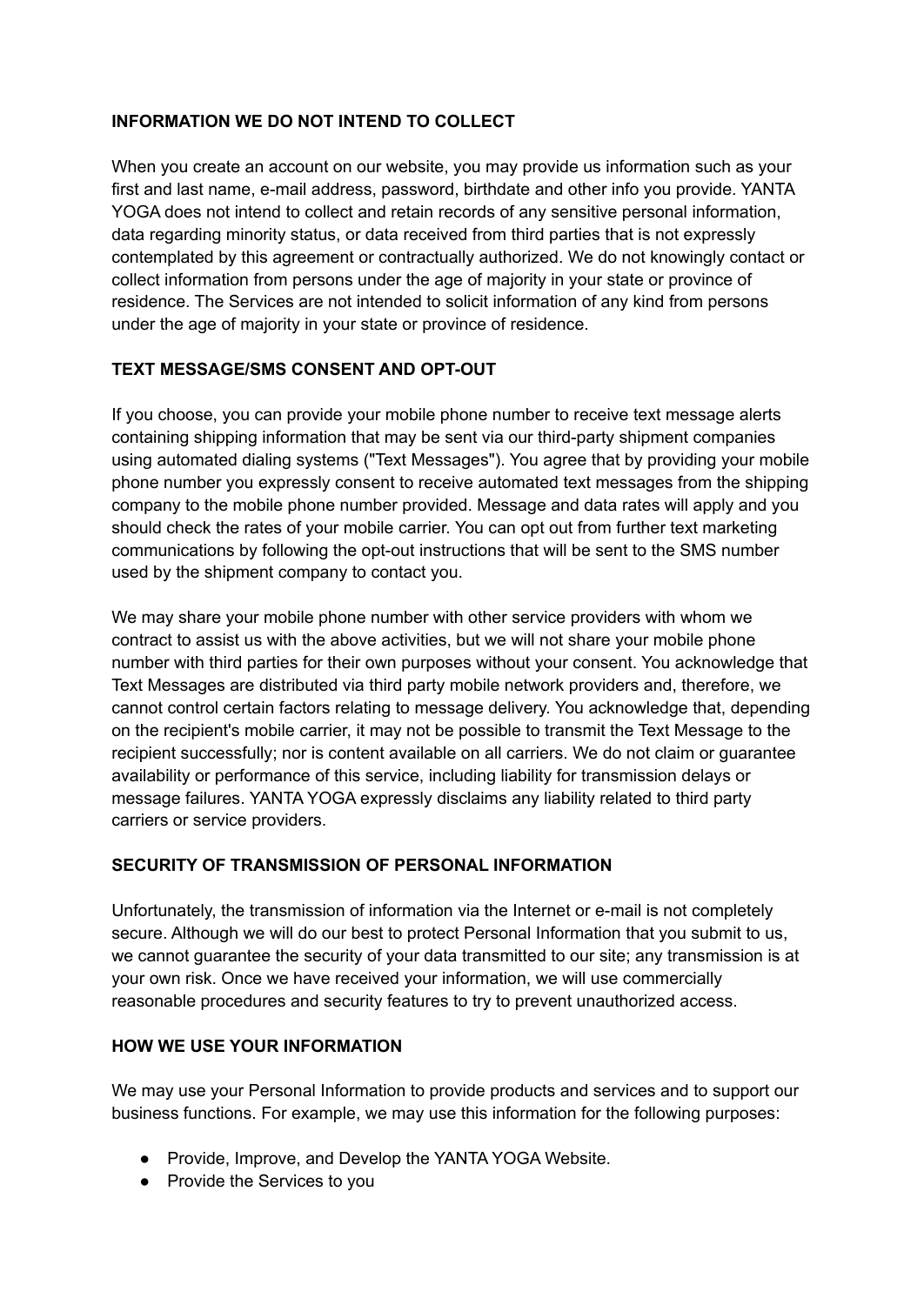- Process and fulfill your order, including by shipping products to you, or others you designate, and sending emails to you, or others you designate, to confirm your order status and shipment and to process merchandise returns
- Provide customer service
- Operate, protect, improve, and optimize the YANTA YOGA Website and the user experience, such as by performing analytics and conducting research
- Communicate with you and to send you information by email, postal mail, telephone, text message, or other means about our products, services, contests, support messages, updates, security alerts, and account notifications
- Communicate with other persons using contact information you provide, such as when you designate another person as the recipient of a gift purchase
- Make your shopping experience easier, more personalized, more enjoyable and more efficient
- Address problems with and improve our products, brands, services and technologies, as well as to develop new products and services
- Allow you to use our in-store and online technologies
- Provide consistent, personalized services, including to personalize our advertising, marketing communications, shopping experiences and promotional offers
- Organize local community events, such as workshops, promotions and other experiences
- Facilitate your ability to share information to social media
- Administer and fulfill our contests and other promotions
- Help us learn more about your shopping preferences or product preferences
- Fulfill a contract we have with you
- Operate, protect, improve, and optimize the YANTA YOGA Website and experience, and personalize and customize your experience (such as making automatically entering your saved shipping information), we conduct profiling based on your interactions with the YANTA YOGA Website, your search and booking history, your profile information and preferences, and other content you submit to the YANTA YOGA Website.

We process this information given our legitimate interest in improving the YANTA YOGA Website and our users' experience with it, and where it is necessary for the adequate performance of the contract with you.

- Create and Maintain a Trusted and Safer Environment.
- Prevent, detect, mitigate and investigate fraud, security breaches and activities that are or potentially may be prohibited or illegal
- Conduct security investigations and risk assessments
- Verify or authenticate information
- As we believe to be required or appropriate to protect the rights, property, safety and security of YANTA YOGA and our employees, customers and others
- As we believe to be required or appropriate under applicable law, to respond to requests from government authorities and to comply with legal process, investigations, regulatory or governmental enquiries or for other legal or regulatory purposes
- Comply with our legal obligations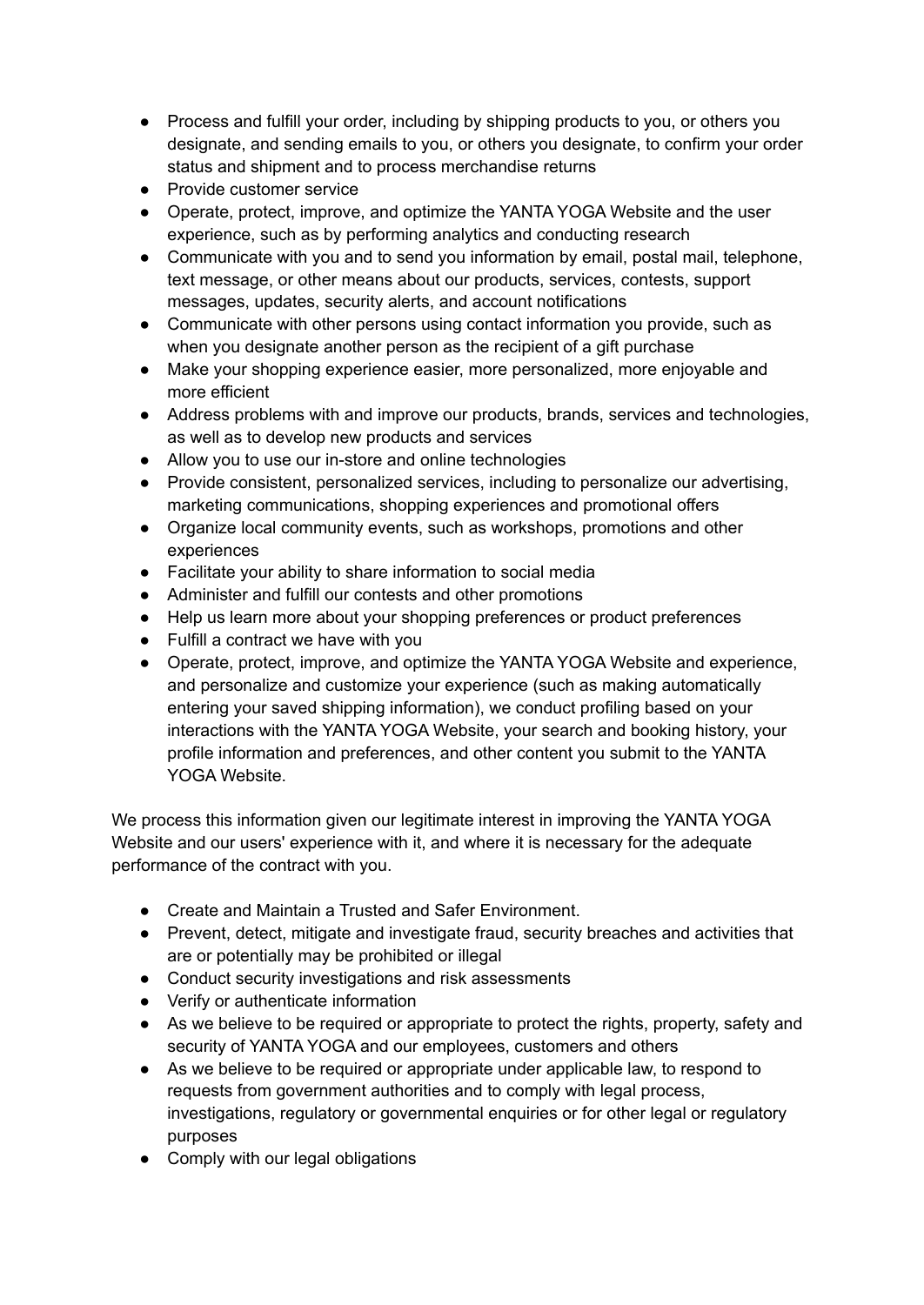- Resolve any disputes with any of our users or shoppers and enforce our agreements with third parties
- Enforce our Terms of Use or other policies

We process this information given our legitimate interest in protecting the YANTA YOGA Website, to measure the adequate performance of our contract with you, and to comply with applicable laws.

- Provide, Personalize, Measure, and Improve our Advertising and Marketing.
- Send you promotional messages we believe may be of interest to you, marketing, advertising, and other information that may be of interest to you based on your preferences (including information about YANTA YOGA or partner campaigns and services) and social media advertising through social media platforms such as Facebook or Google).
- Personalize, measure, and improve our advertising.
- Administer referral programs, rewards, surveys, sweepstakes, contests, or other promotional activities or events sponsored or managed by YANTA YOGA or its third party partners.
- Conduct profiling on your characteristics and preferences (based on the information you provide to us, your interactions with the YANTA YOGA Website, information obtained from third parties, and your search and booking history) to send you promotional messages, marketing, advertising and other information that we think may be of interest to you.

We will process your Personal Information for the purposes listed in this section given our legitimate interest in undertaking marketing activities to offer you products or services that may be of your interest. You can opt-out of receiving marketing communications from us by following the unsubscribe instructions included in our marketing communications or changing your notification settings within your YANTA YOGA User Profile.

- Other Purposes.
- When you consent to it
- When it is necessary to protect your vital interests or that of another person
- When it is necessary for the performance of a task carried out in the public interest
- When it is in our legitimate interests. Legitimate interests are our business or commercial reasons for using your data, such as (i) keeping our records up to date (ii) providing the Services to you; (iii) maintaining or administering the Services (iv) performing business analyses or for other internal purposes to improve the quality of our business and the Services we offer; (v) prevention of fraud and financial crime to protect the public; (vi) communicating with you concerning programs or services consistent with our obligations to provide those services or otherwise; and (vii) participating in litigation, investigations, regulatory or governmental enquiries or for other legal or regulatory purposes involving our customers who use or have used our Services or other third parties. We will not unfairly place our legitimate interests above what is best for you.

#### **HOW WE SHARE YOUR INFORMATION**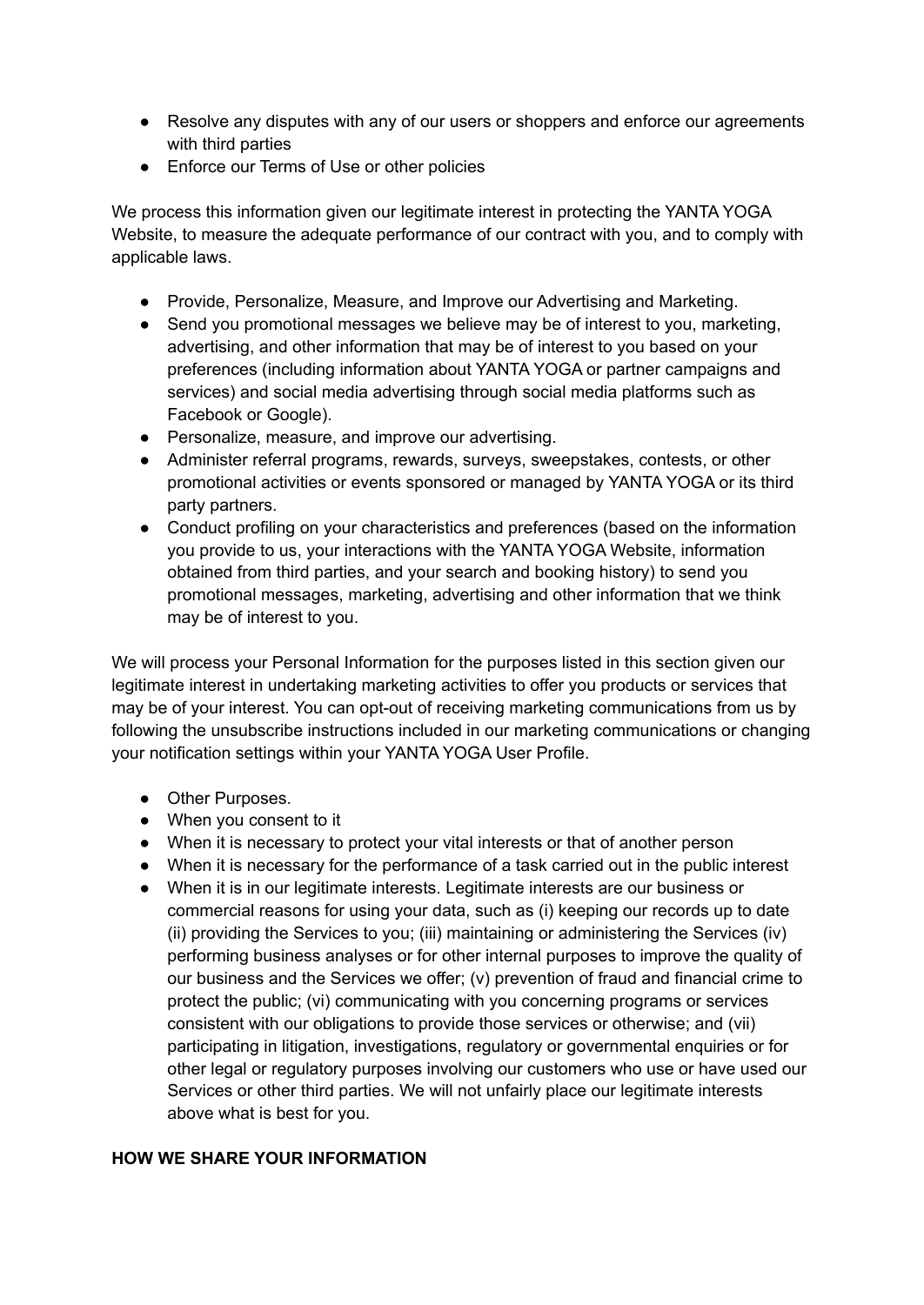We share your Personal Information under confidentiality agreements with, or obtain data from, third parties in the following ways:

**By You.** You may disclose Personal Information when you post digital content to our website, third party websites, or other public forums, such as YANTA YOGA's social media pages, blogs, and online product reviews. Any information that you disclose through these services will become public.

**Third Party Service Providers.** We share your information with third party service providers who we work with or who manage our customer information and perform services on our behalf, such as hosting our e-commerce platform, fulfilling promotions, processing online payments, providing and maintaining website features, sending communications and products to our customers, and conducting surveys. Our third party service providers are only authorized to collect, use, and disclose your information to the extent necessary to allow the third party service providers to perform the services they provide to us. Certain third-party service providers, such as Stripe, have their own terms of use and privacy policies with respect to the information we are required to share with them in order to provide us with their services. For these third party service providers, we recommend that you read their privacy policies so you can understand the manner in which your personal information will be handled by these providers.

**Third Parties.** We may share your information when we team up with another company to offer or provide products, services, contests, or promotions to our customers. Social Sharing. Your Personal Information may be disclosed in connection with your social sharing activity, such as if you log into your customer account from your social media account. By connecting your customer account and your social media account, you authorize us to share information with your social media account provider, and you understand that the use of the information we share will be governed by the social media site's privacy policy.

**Legal Requirements.** We may share information about you if necessary or appropriate to comply with laws or regulations or in response to a valid subpoena, court order, legal processes, or government request, or to protect the operations, privacy, safety, property or rights of Color Image Apparel, Inc or others, or when we believe it is necessary to share such information in order to investigate, prevent, or take action regarding illegal activities, suspected fraud, situations involving potential threats to the physical safety of any person, or as otherwise required by law or to protect the public.

**Other Disclosures.** We may share your Personal Information with our legal, regulatory, audit, and other professional advisors. Those companies may use your Personal Information to assist us in our operations consistent with our legitimate business interests. We also may share information about you as described at the point of collection or otherwise pursuant to your consent or where YANTA YOGA has a legitimate interest in doing so.

These third parties do not have any independent right to share your Personal Information. We will exercise reasonable measures to have the third parties to whom we disclose your Personal Information respect your Personal Information and comply with applicable data protection laws.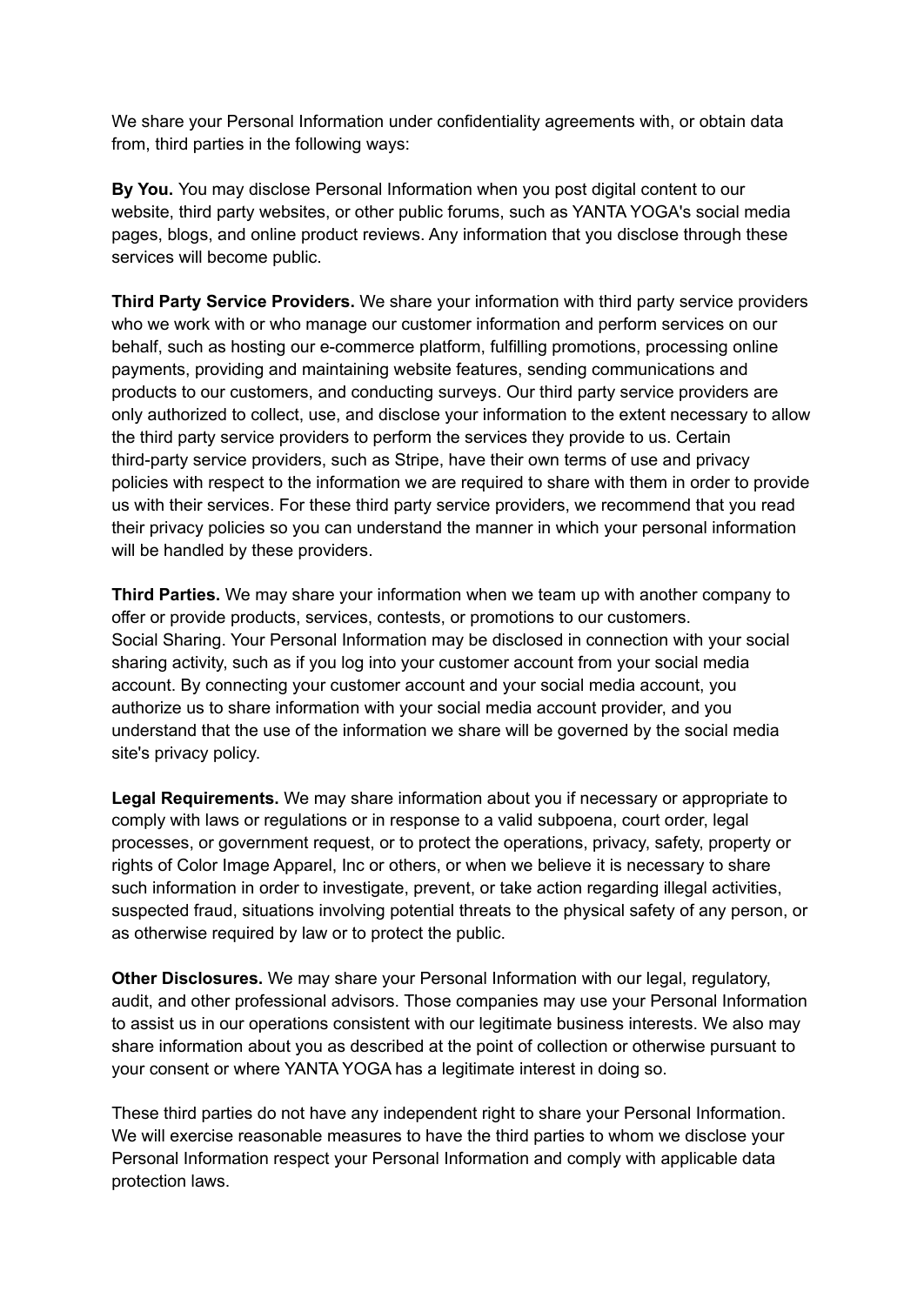#### **HOW WE KEEP YOUR INFORMATION**

We will store your Personal Information for as long as is necessary to achieve the purposes for which it was collected, whether that is to provide services to you, for our own legitimate interests (described above), or so that we can comply with the law. We reserve the right to retain it to the full extent not prohibited by law. We may delete Personal Information in our discretion, so you should retain your own records, and not rely upon our storage of any Personal Information, content, or other data.

We will review the information we hold and when there no longer is a user, legal, or business need for us to hold it, we will either delete it securely or in some cases irreversibly anonymize it. When we delete any information, it will be deleted from our active databases but may remain in our archives.

### **HOW WE PROTECT YOUR PERSONAL INFORMATION**

To prevent unauthorized access, maintain data accuracy, and facilitate the correct use of Personal Information obtained through our website, we have put in place appropriate physical, technical, and operational measures to safeguard and secure the Personal Information we collect online against unauthorized access, unlawful use, accidental loss, corruption, or destruction.

We also use operational measures to protect your Personal Information, for example by limiting the number of people who have access to your membership information. Access to Personal Information is restricted to YANTA YOGA staff members and third party service providers who require the access for specific purposes, such as helping us provide the Services to you.

We use technical measures such as password protection to protect your data and the systems where they are stored. However, messages you send to us through the Internet or otherwise electronically may not be secure. We recommend that you do not send any confidential information to us by email. If you choose to send confidential information to us, you accept the risk that a third party may intercept this information.

We make reasonable efforts to keep your information safe and secure while shopping. We protect your online order and Personal Information by using Secure Sockets Layer (SSL) technology. All the data that travels between your computer and our servers is SSL encrypted, and then stored on a computer that is not connected to the Web. To make sure you are accessing a secure server, look at the lower left or right hand corner of your browser window after accessing the server. An un-broken key or closed lock (depending on your browser) indicates that SSL is active in your window. Some versions of browsers and firewalls don't permit communication through secure servers. In that case, you'll be unable to connect to the server so you won't have to worry about mistakenly placing an order through an unsecured connection.

#### **LOCATION OF YOUR PERSONAL INFORMATION / YOUR PARTICULAR CONSENT**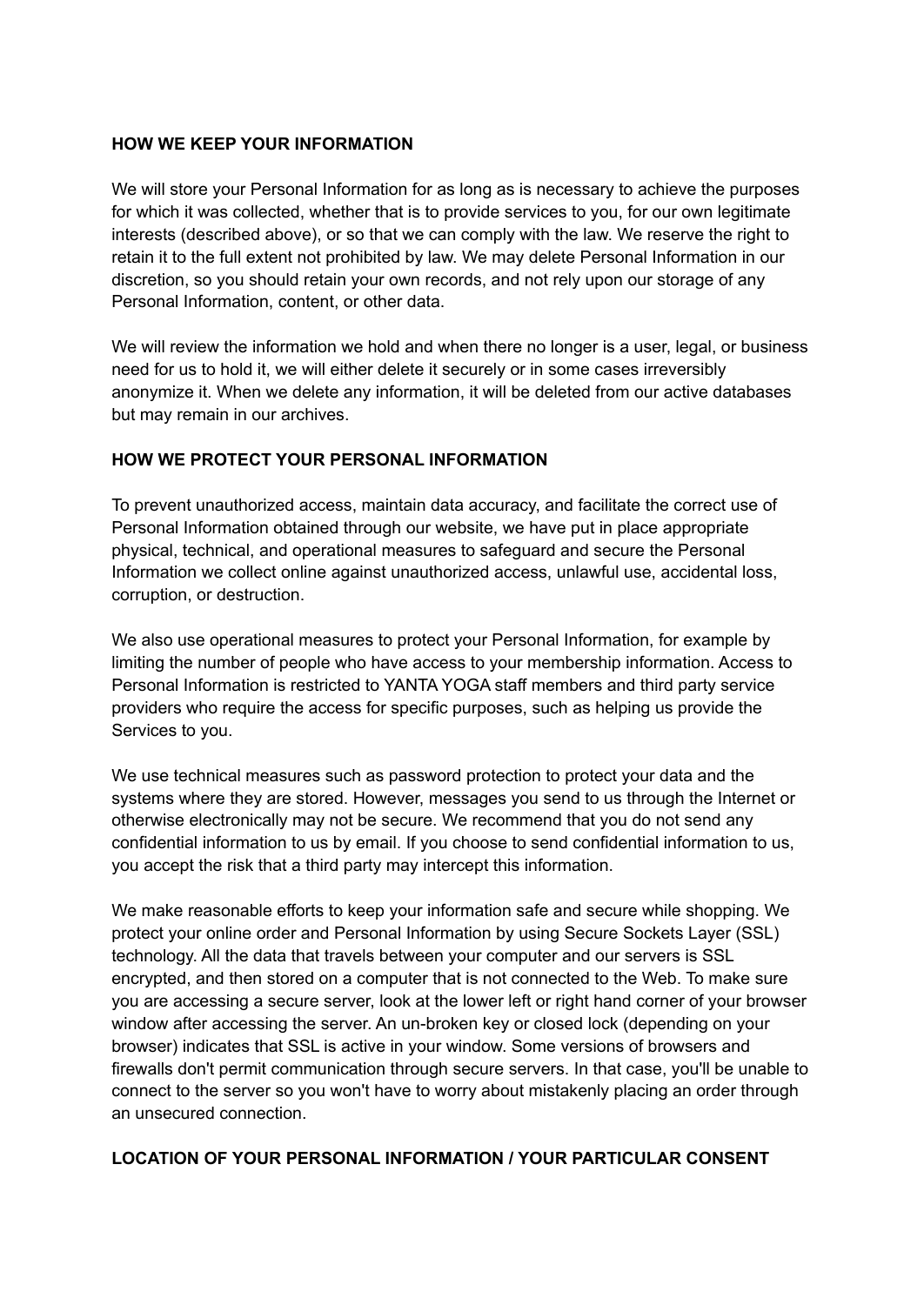You are giving us the following particular express, voluntary, and informed consent to a few activities relating to your Personal Information that is disclosed in providing goods and services to you, or for a purpose directly related to such purpose:

Consent to International Transfer and Disclosure of Personal Information: YANTA YOGA is located in the Netherlands and is subject to the applicable laws of the European Union. We will store and process information we receive about you, as described in this Privacy Policy. You agree that YANTA YOGA and those with whom we share your Personal Information ("Recipients") may disclose, transfer, process, and store your Personal Information outside of your country of origin to our affiliates, sponsors and partners, and any other third party service providers for the purposes described in this Privacy Policy.

Some of the recipients of Personal Information as specified above may be located in countries that do not provide a level of data protection equivalent to that set forth by the European Union (EU) and some other jurisdictions. If you submit any Personal Information or choose to access or use the Services offered by YANTA YOGA such as our website, you consent to such disclosure, transfer, process, and storage of information in accordance with this Privacy Notice and subject to such applicable laws which may include access by law enforcement and other government entities including courts and tribunals. If we do transfer Personal Information outside the EU, we will make sure that it is protected in the same way as if it were being used in the EU.

Consent to Electronic Notice If There is a Security Breach: We will take reasonable measures to safeguard your Personal Information and prevent such information from unauthorized access, disclosure, or use. However, there can never be a guarantee of data security. If we or a Recipient is required to provide notice of unauthorized access to or other invasion of certain security systems, you agree that we (or they) may do so when required (or voluntarily) by posting notice on our website or sending notice to any email address we have for you, in our (or their) good faith discretion. You agree that notice to you will count as notice to others for whom you are acting, and agree to pass the notice on to them.

#### **YOUR OPT-OUT CHOICES**

We also work with third parties such as Google and Facebook to manage our advertising on other websites. Our third party advertising partners may use cookies or similar technologies on our website and other websites to provide you advertising based upon your browsing activities and interests, or to display ads that link back to our site. For more information about how targeted advertising works, you can visit the Network Advertising Initiative's educational page. You can opt-out of some, but not all, online behavioral based advertising by clicking here or by using your browser settings to block cookies or notify you when a cookie is set. If you are in the European Union, click here to opt out of online behavioral based advertising.

If you do not want YANTA YOGA to send you email or postal mail regarding YANTA YOGA or its Services, you can choose not to provide your Personal Information to YANTA YOGA, even though it might be necessary to make a purchase or to take advantage of certain features on our Services. You may also manage, update and correct the information you provide as part of your online account by logging into your user account and clicking on the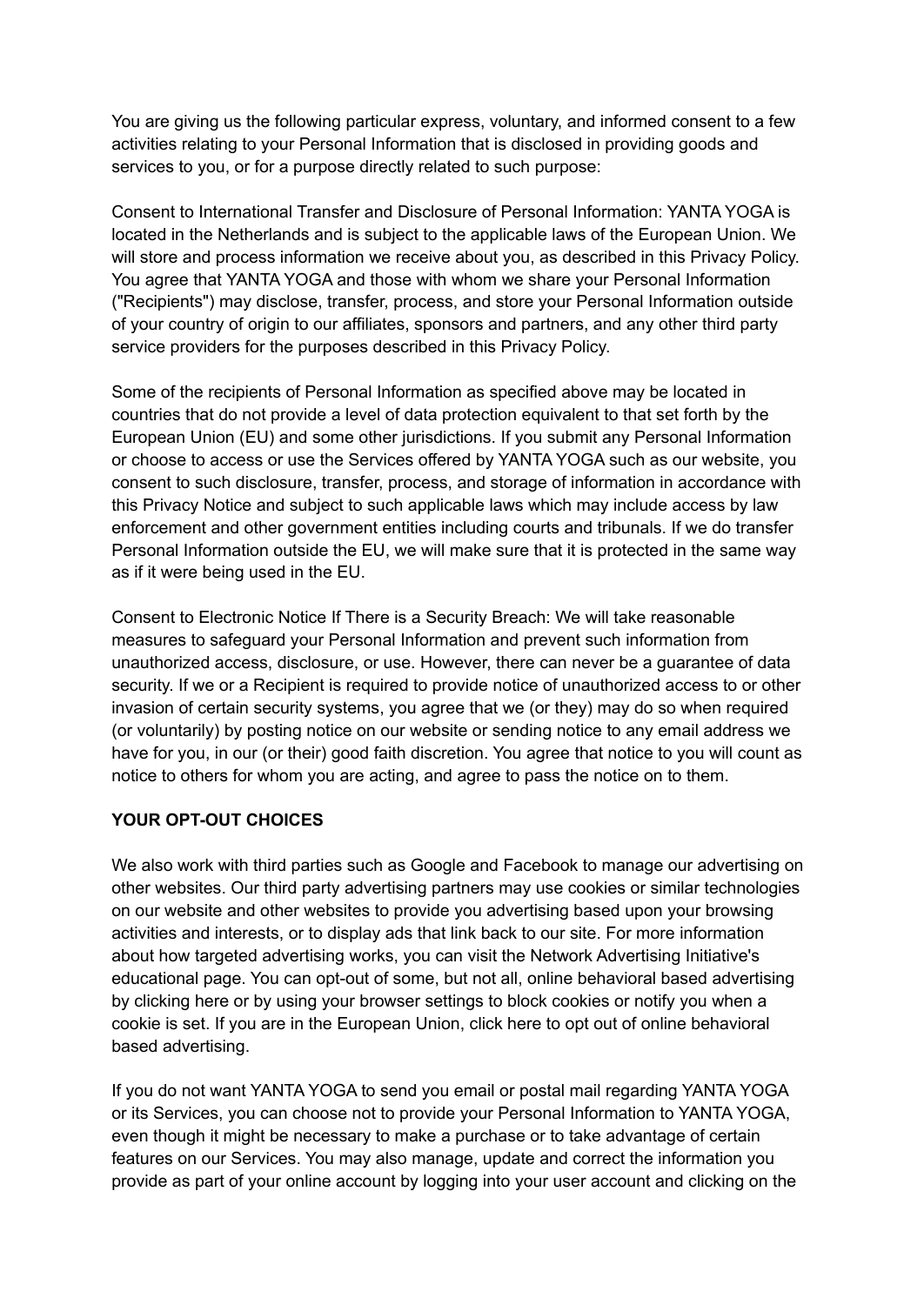"Settings" hyperlink. If you choose not to give us certain Personal Information, you can still use many aspects of our website. However, you will not be able to access website areas that require account registration.

If you have previously opted-in to receiving marketing emails from us, you can update your preferences to tell us specifically what you are interested in hearing about by clicking on the preferences link included in the marketing e-mails. You can update your preferences at any time.

If you would prefer not to receive marketing emails sent by YANTA YOGA, simply click on the "unsubscribe" link included at the bottom of any of those emails. If you opt out of receiving marketing emails, we may still send you other types of messages, such as purchase receipts, information about shipments, or emails about your user account.

### **YOUR RIGHTS OVER YOUR PERSONAL INFORMATION**

If you are a European Union resident, in accordance with YANTA YOGA's policies and procedures you have the right to review, verify, correct, and request erasure of the Personal Information that we hold about you under certain circumstances. You also have the right to limit, restrict, or object to the processing of your Personal Information under certain circumstances. You may also have the right to request that we transfer your Personal Information to another party to the extent provided for under applicable data privacy laws. For more information on your rights, please see

https://ec.europa.eu/info/law/law-topic/data-protection/reform/rights-citizens\_en.

If you want to review, verify, correct, or request erasure of your Personal Information; limit, restrict, or object to the processing of your Personal Information; or request a transfer of your Personal Information to another party, please contact us at yantayoga@gmail.com. To protect your privacy and security, we also will take reasonable steps to verify your identity before granting access, making corrections, or following such a request to correct or delete your data.

When you contact us, we will respond as soon as possible and where possible within one month. If your request is more complicated, it may take longer to respond to you, but we will respond within three months of your request. There is no charge for most requests, but if you ask us to provide a significant amount of data, for example, we may ask you to pay a reasonable administrative fee. We also may ask you to verify your identity before we provide any information to you.

### **COMPLAINTS**

If you have any complaints concerning YANTA YOGA's processing of your Personal Information, please email us at yantayoga@gmail.com.

Please note that if you are an EU Resident, you may have the right to lodge a complaint with a European Union supervisory authority that is responsible for the protection of Personal Information in the country where you live or work, or in which you think a breach of data